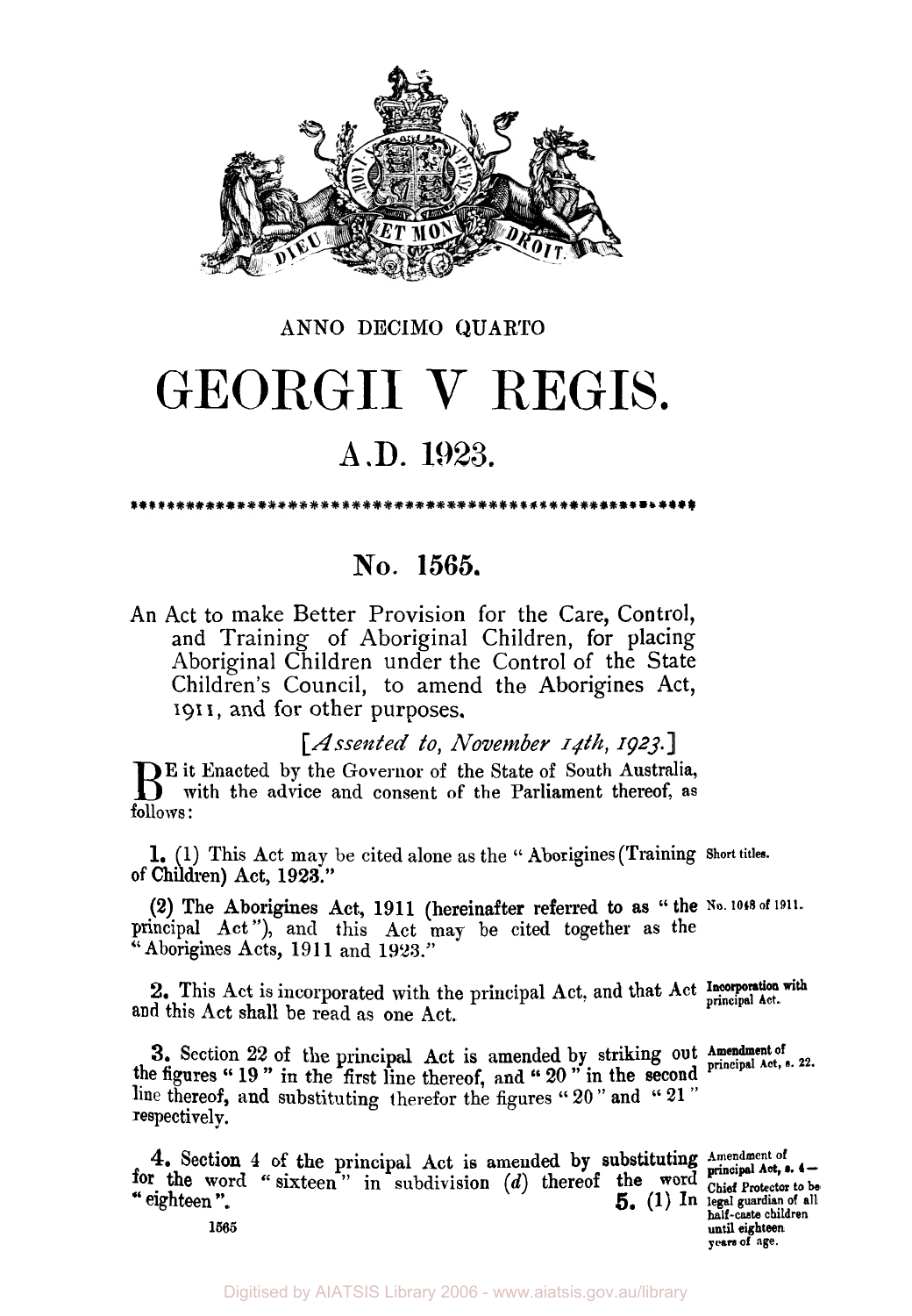*Aborigines (Training of Children) Act.-1923.* 

**Act** to **apply to fulland others.** 

**5.** (1) In this Act " aboriginal child " means every person who is under the age of eighteen years, and who is-

- *(a)* An aboriginal native of Australia or of any of the islands adjacent or belonging thereto ; *or*
- *(b)* A half-caste.

**(2)** In this section the term '' half-caste " includes any **person**  any of whose progenitors (whether male or female) was an aboriginal and who in the opinion of the Chief Protector ought to be dealt with under this Act.

**6.** (1) The Chief Protector may, with the approval of the State Children's Council constituted under the State Children Act, 1895, commit any aboriginal child to any institution within the meaning of the State Children Act, **1895,** under the control of the **said Council,** to be there detained or otherwise dealt with under the said Act until such child attains the age **of** eighteen years.

**(2)** Such approval and commitment shall be in writing in the form **of** the Transfer of Control contained in the Schedule to this Act, **or** in a form to the like effect.

**7.** (1) Upon the execution of the said Transfer of Control with respect to any aboriginal child, such child shall become a State child within the meaning of the State Children Act, 1895, and all the provisions of the said Act shall apply to and in respect of such child as if such child were a neglected child committed under the said Act to the institution specified in the said Transfer, and as if the said Transfer were the mandate issued under the said Act for the taking of such child to such institution and for the detention **of of** such child until such child attains the age of eighteen years, subject to the said Act.

**(2)** Nothing in this Act shall be so construed as to derogate from the power of the Governor, upon the recommendation of the Council, to order that the period of supervision of any female aboriginal child shall be extended until such child attains the age of twenty-one years, or for any shorter period.

**8.** Unless the Minister otherwise directs with respect to any **par**ticular aboriginal child, the provisions of this Act shall apply only to—

**I.** Legitimate aboriginal children who have either-

- *(a)* obtained a qualifying certificate within the meaning **of** the Education Act, 1915; or
- *(b)* attained the age **of** fourteen years ; and

**II.** Illegitimate

**Chief Protector may under control Council. State Children's place aboriginal child** 

Upon **execution of**<br>Transfer of Control, **child.** 

**School course to be**  fourteen **years attained before control** to-**of child transferred, except in case of illegitimate children.**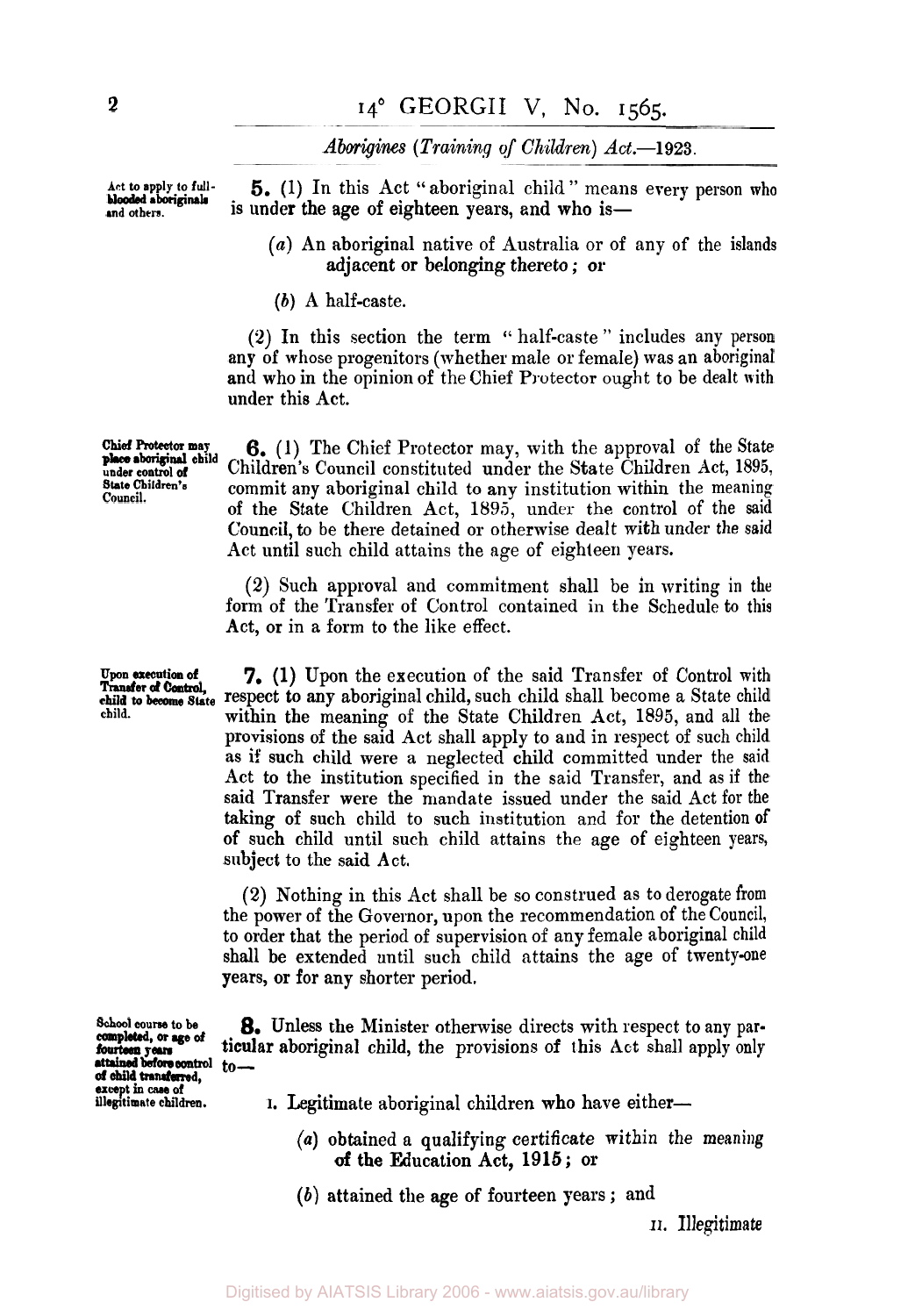*Aborigines (Training of Children) Act.-1923.* 

**II.** Illegitimate aboriginal children who, irrespective **of** their age are, in the opinion of the Chief Protector and the State Children's Council, neglected or otherwise proper persons to be dealt with under this Act.

In the name and on behalf **of** His Majesty, I hereby assent to this Bill.

**TOM** BRIDGES, Governor.

**Acts of the Parliament of South Australia [electronic resource]**  Corporate Author: South Australia

AIATSIS Library, ELECTRONIC ACCESS ONLY vn1622047-6x\_a.pdf

THE